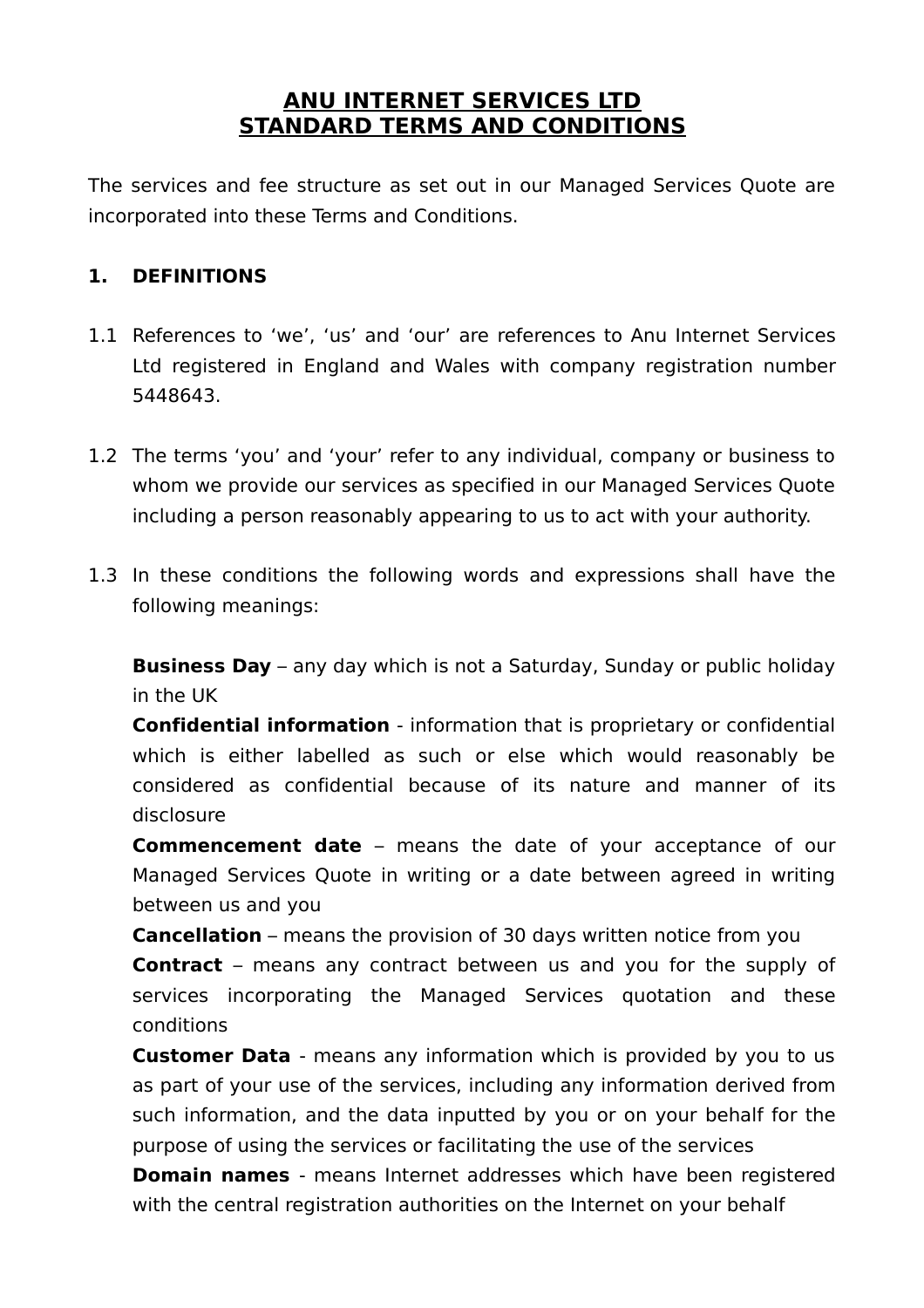**Gigabyte** - means 1,073,741,824 bytes

**Hosting** - means the making available of Internet accessible services to you

Internet means the network of interconnected e-communications and computer systems connect by internet protocol numbers

**Megabyte** - means 1,048,576 bytes

**Quote** - means Managed Services Quote supplied to you

**Services** - means the services to be provided by us to you as described in our Quote

**Upload** - means to transfer computer files to our computer system for publication on the Internet or WWW

**Web Site** - means the area on our computer system allocated to you for the purpose of this Contract

**WWW** - means World Wide Web service available on the Internet

- 1.4 A reference to a particular law is a reference to it as it is in force for the time being taking account of any amendment, extension, application or reenactment and includes any subordinate legislation for the time being in force made under it.
- 1.5 Condition headings do not affect the interpretation of these conditions.
- 1.6 Any words in the singular include the plural and vice versa

# 2. **APPLICATION OF CONDITIONS**

2.1 Subject to any variation under conditions 2.2 or 2.3 the Contract shall be on these conditions to the exclusion of all other terms and conditions save any specific terms agreed in writing between us and agreed not to be excluded by this provision (including any terms or conditions which you purport to apply under any order, confirmation of order or other document).

2.2 Any variation to these conditions and any representations about the Services shall have no effect unless expressly agreed in writing and signed by our authorised representative on our behalf. You acknowledge that you have not relied on any statement, promise or representation made or given by or on behalf of us which is not set out in this Contract. Nothing in this condition shall exclude or limit our liability for fraudulent misrepresentation.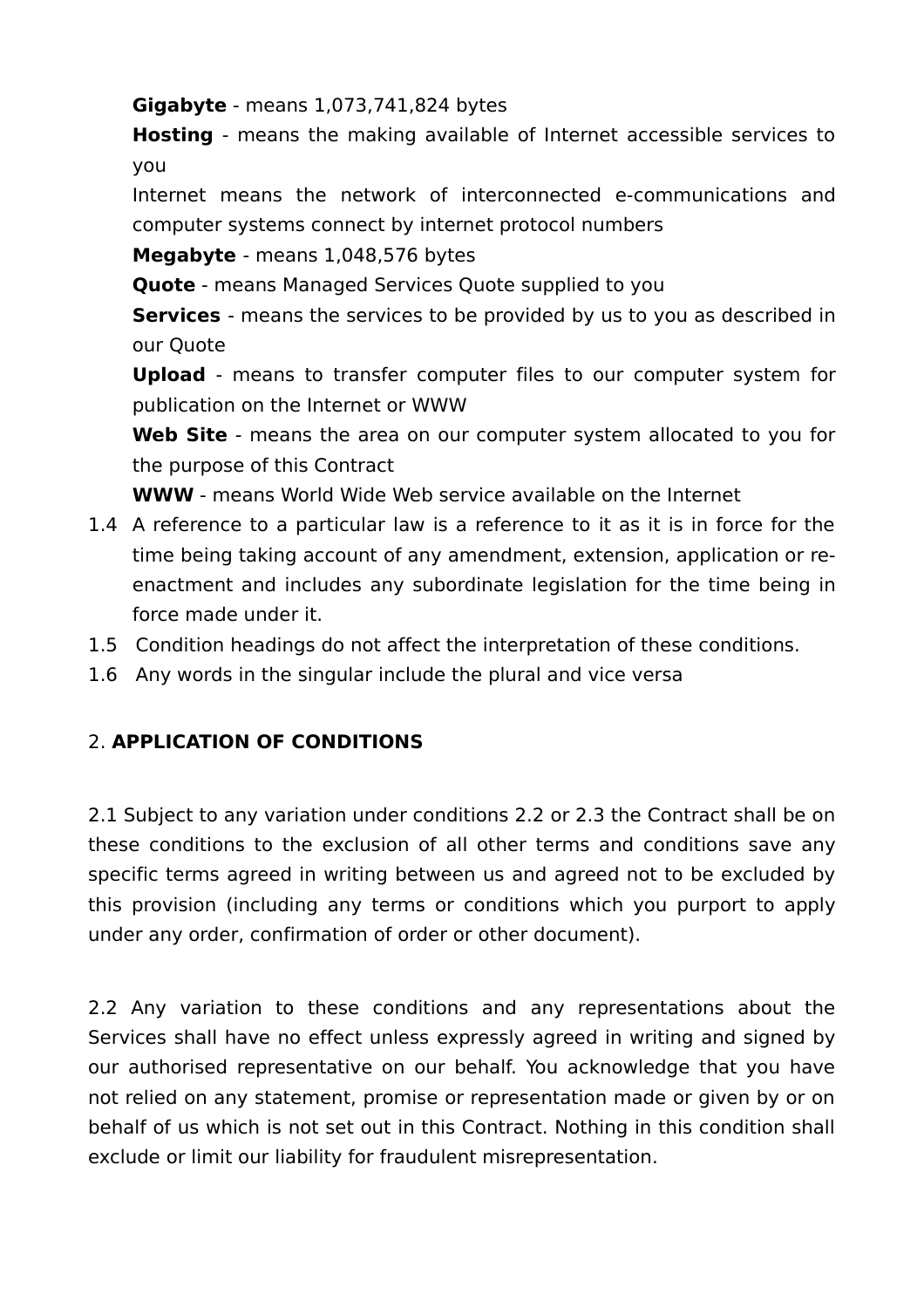2.3 We reserve the right to alter or amend our terms and conditions by giving you fourteen days' prior notice by email and by displaying the notice on the our web site in the Terms and Conditions section. If you do not want to accept any new conditions you must inform us immediately by emailing us at support@anu.net otherwise you will be deemed to have accepted such new conditions.

2.4 Your written acceptance (including email acceptance) of our quote from us shall be deemed to be an offer by you to buy the Services subject to these conditions.

2.5 No order placed by you shall be deemed to be accepted by us until we have acknowledged in writing (including email) your acceptance of our Quote unless you or us specifically agree another method

2.6 Any date proposed either by you or us for the provision of the Services is to be treated as an estimate only and we accept no liability for any failure to meet it.

2.7 These terms and conditions may change or be updated from time to time. It remains your responsibility to access and check these terms and conditions whenever you access this web site. The latest version of these terms and conditions will govern any future usage by you of this web site and the Services.

### 3. **CONTRACT PERIOD**

3.1 Subject to termination under clause 11, this Contract shall begin on the Commencement Date for the contract duration set out in the quote and in the absence of cancellation, the Contract shall automatically renew each calendar month on the anniversary of the Commencement Date or for such period as subsequently agreed by us in writing.

#### 4. **CUSTOMER DATA**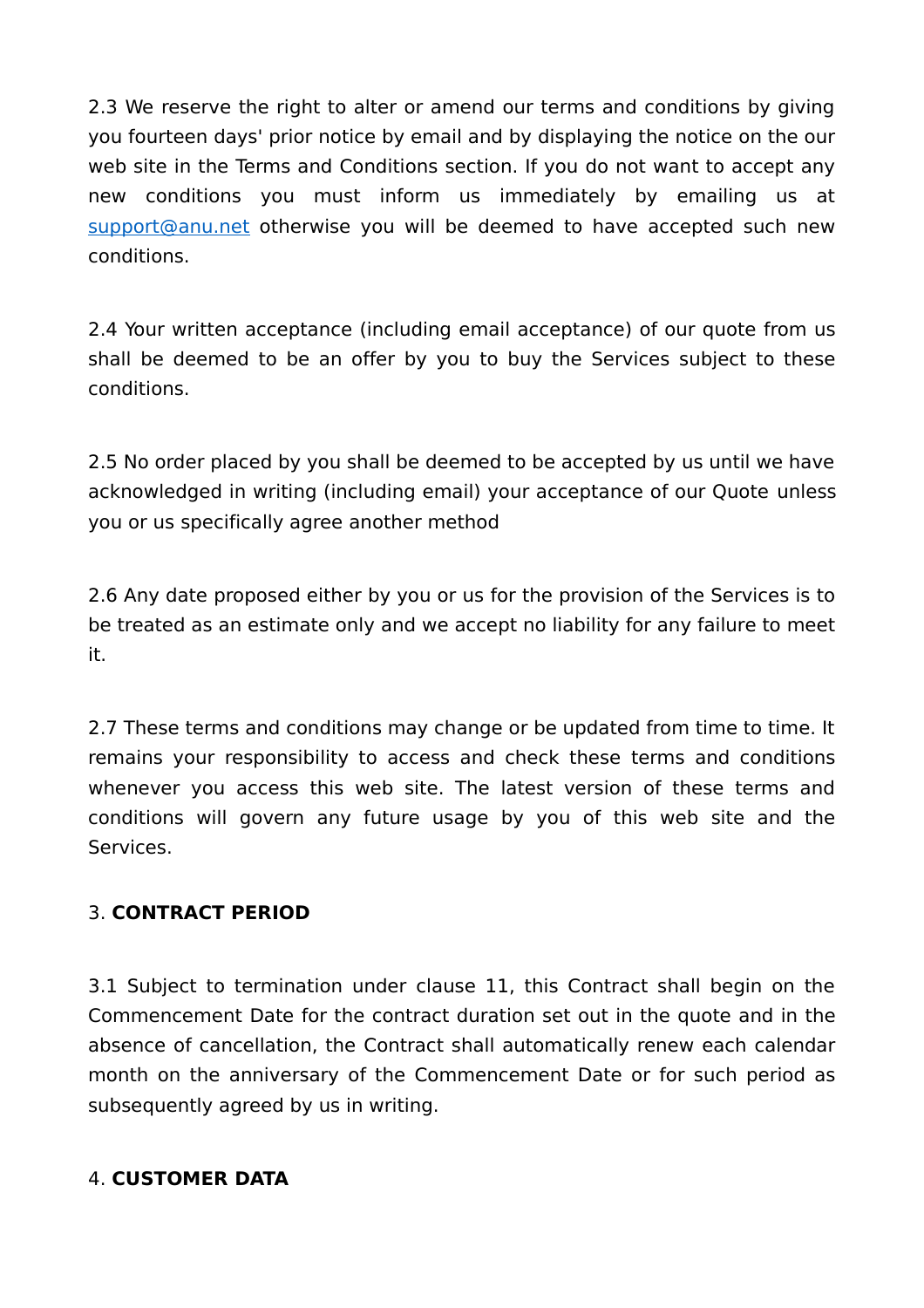4.1 The following definitions apply in this clause 4: the terms **"Data Controller"**, **"Data Processor"**, **"Personal Data"** and **"Processing"** bear the respective meanings given them in the General Data Protection Regulations 2018 and **"Customer Personal Data"** means any Personal Data comprised in the Customer Data.

4.2 The Customer acknowledges that the Supplier will be the Customer's Data Processor, rather than a separate Data Controller, in respect of Processing of Customer Personal Data under the Contract, and that the Supplier is reliant on the Customer alone for direction as to the extent the Supplier is entitled to use and process the Personal Data. The Supplier shall only carry out processing of any Customer Personal Data on the Customer's instructions; and shall implement appropriate technical and organisational measures to protect any Customer Personal Data against unauthorised or unlawful processing and accident, loss or damage.

4.3 In the event of any loss or damage to Customer Data, the Customer's sole and exclusive remedy shall be for the Supplier to use reasonable commercial efforts to restore the lost or damaged Customer Data from the latest backup of such Customer Data maintained by the Supplier. The Supplier shall not be responsible for any loss, destruction, alteration or disclosure of Customer Data caused by any third party (except those third parties subcontracted by the Supplier to perform services related to Customer Data maintenance and backup).

### 5. **YOUR RESPONSIBILITIES**

5.1 You agree that you will keep secure all login procedures, usernames and passwords supplied by us and not to pass that information to any unauthorised person. In the event of your login name and password being used by any unauthorised person, we accept no responsibility and you will be liable for additional charges arising therefrom.

5.2 You agree to inform us without delay of any staff or organisational changes that affect your Services: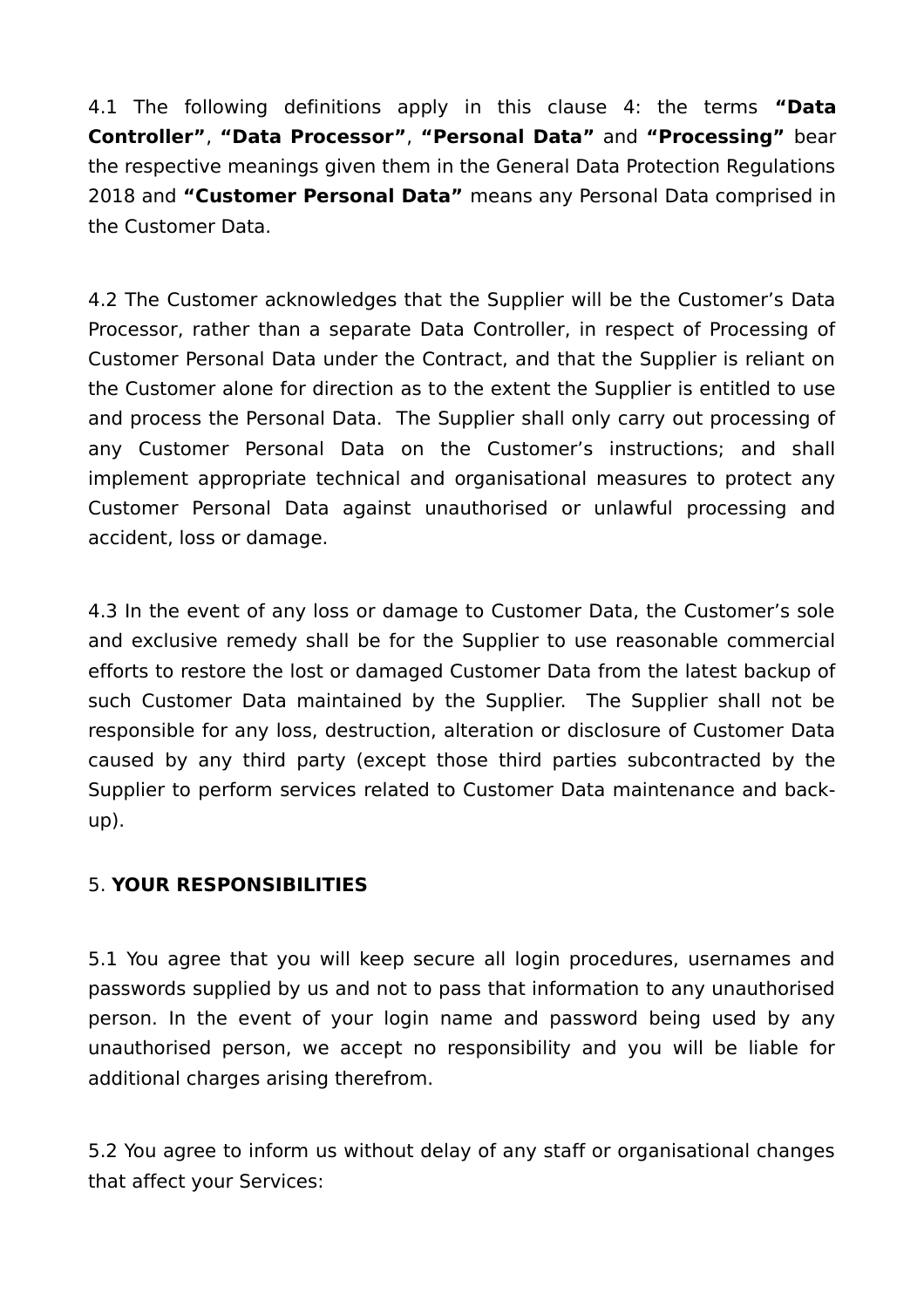5.2.1 New members of staff who require access to the Services;

5.2.2 Role changes that require additional privileges or permissions to be granted or revoked;

5.2.3 Members of staff whose employment has ended, or whose access must be revoked for any reason.

5.2.4 Granting or revokation of access to your Services by  $3<sup>rd</sup>$  parties, including but not limited to, Web developers, IT support companies or technicians.

5.3 It is your sole responsibility to make regular back-ups of your data and files used in connection with the Services. Even though we may make our own periodic back-ups for server maintenance purposes we are not responsible whatsoever for your data or files.

5.4 You agree that you will not:

5.4.1 perform any action that will reduce performance of our servers to the detriment of other users;

5.4.2 upload any virus which could infect our server or other equipment;

5.4.3 allow a virus to enter the Internet by allowing Internet users to download files containing viruses or (knowingly or otherwise) from their web space which is on our server;

5.4.4 upload any material which infringes the intellectual property rights of any other party. We accept no responsibility for your actions in either uploading material to the Internet or in your transferring of any material to other Web Sites (or vice versa);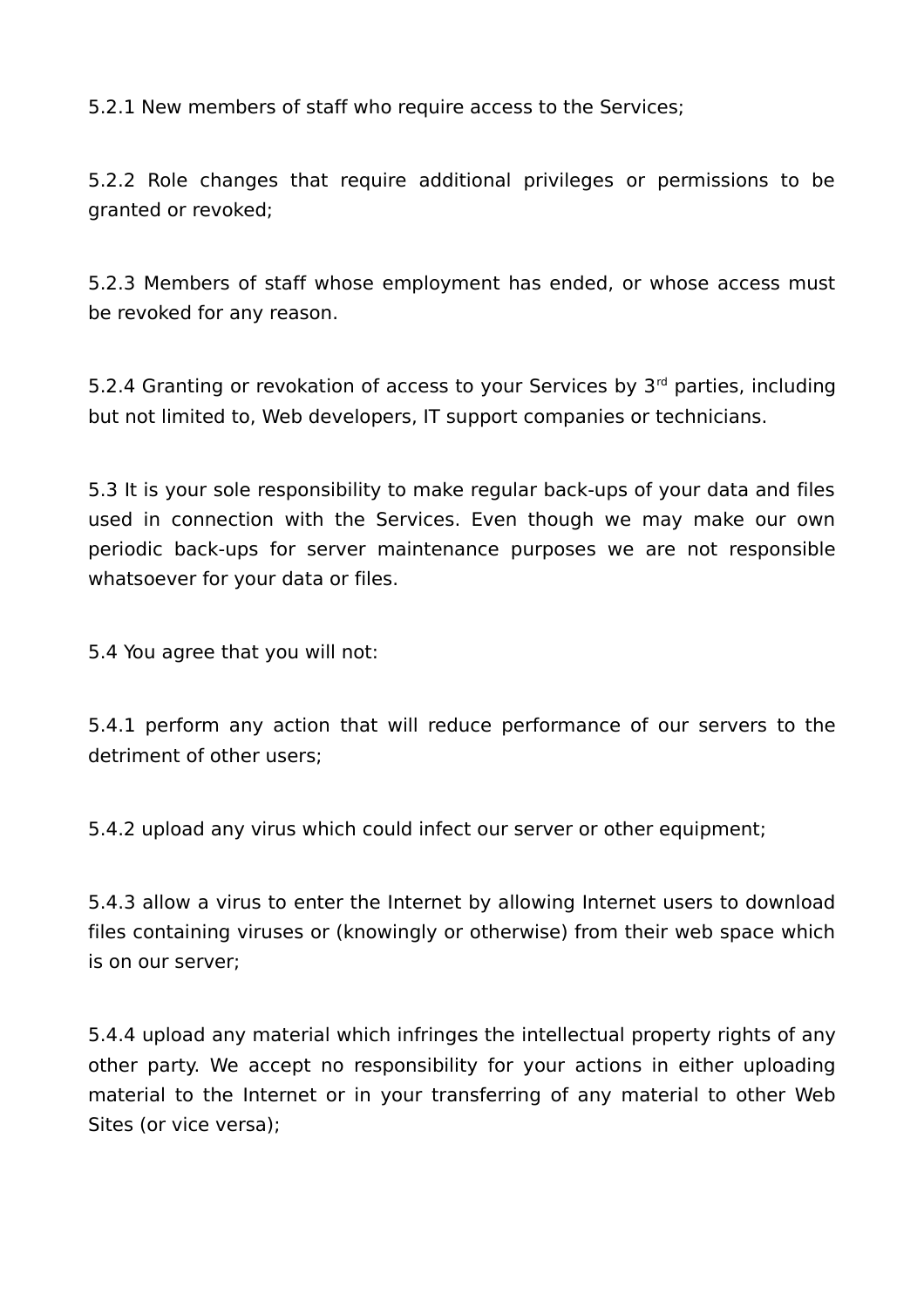5.4.5 upload any material which may be considered to be contrary to public decency and morality including (but not limited to) pornographic, barbaric and overtly tasteless material. We reserve the right to randomly inspect the data and/or Web Site on our server and in the event that any unauthorised material has been uploaded to our server, we reserve the right to inform the relevant authorities and to terminate this Contact forthwith;

5.4.6 cause or permit or in any way assist in any unauthorised publication or any dissemination of defamatory material or any material which could be considered to be in breach of the civil or criminal laws of England and Wales;

5.4.7 commit any act whereby access is gained by you to any information or resources of any person, body corporate individual, partnership, government agency, national institution, charity or recognised organisation without first having obtained authority from those persons or institutions;

5.4.8 use our servers or network to send unsolicited or spam e-mail to other Internet users regardless of whether we are referred to or not either directly or indirectly in such postings. Failure to meet this obligation would result in the termination of this Contract without refund;

5.4.9 not to use our servers or network either directly or indirectly in a way that would have a detrimental effect on network performance;

5.4.10 do any act or omission the result of which would have the effect of bringing us into disrepute.

### 6. **HIGH RESOURCE USAGE POLICY**

6.1 Where we do not operate a bandwidth capping policy, we maintain high ratios of bandwidth per Web Site. In the rare circumstances that a user utilizes our server resources to such an extent that it may jeopardize server performance and resources for other users then we reserve the right to implement the following High Resource User Policy at our sole discretion: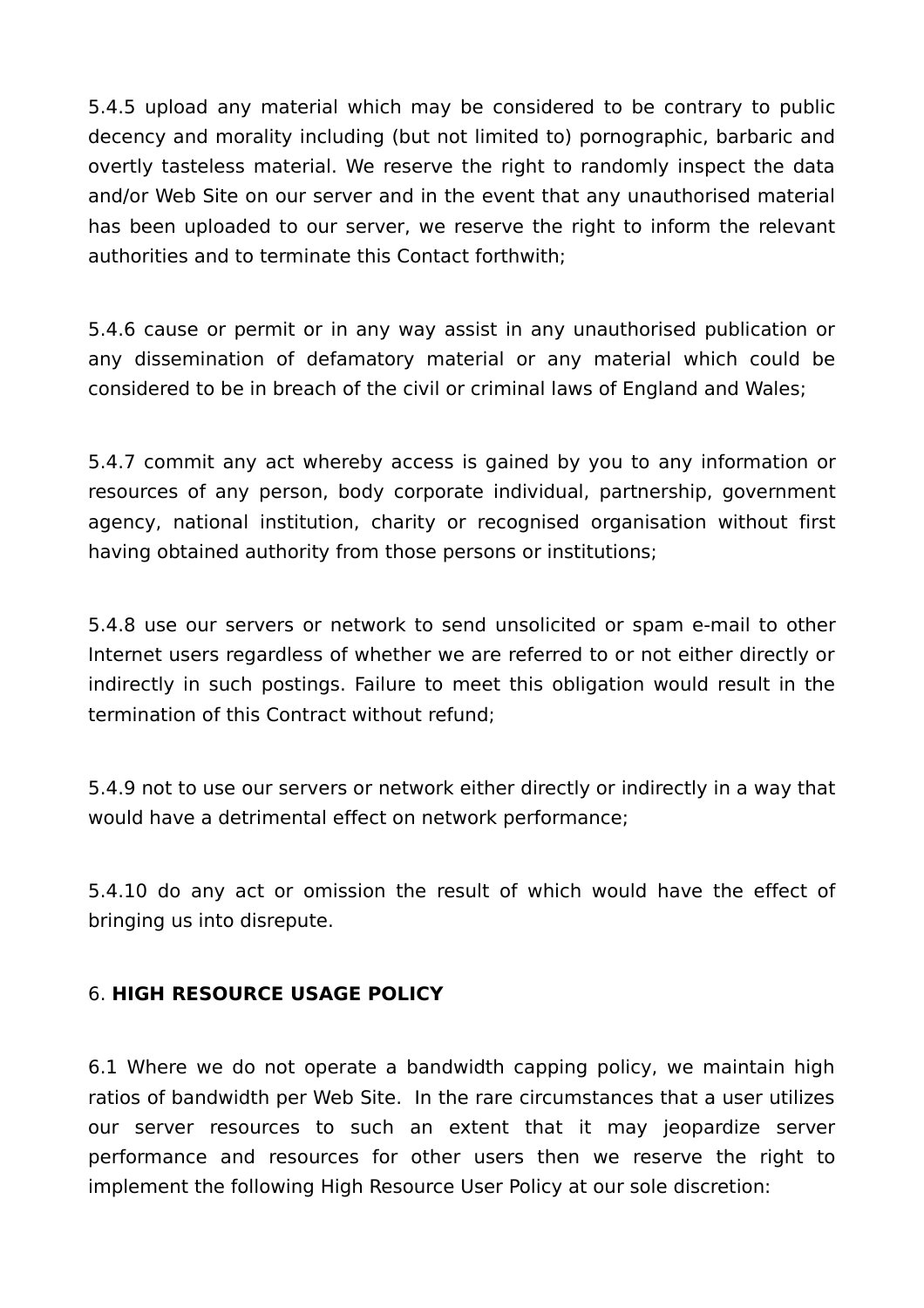6.2 Where a service is delivered with bandwidth restrictions and/or limitations we reserve the right at our sole discretion to charge you for excess bandwidth used however caused at the rate of 45 pence per gigabyte or part thereof.

6.3 Resources are defined as bandwidth, processor utilisation or disk space.

6.4 We reserve the right to suspend or terminate any Web Site immediately in order to prevent the misuse of our servers and to maintain maximum availability for other users. You may be offered alternate hosting options including us hosting the Web Site for an additional fee.

#### 7. **CONFIDENTIALITY**

7.1 Each party undertakes that it shall not disclose to any person any Confidential Information concerning the business, affairs, customers, clients or suppliers of the other party save that each party may disclose the other party's Confidential Information to its employees, officers, representatives or advisers who need to know such information for the purposes of carrying out the party's obligations under the Contract and as may be required by law, court order or any governmental or regulatory authority. Each party shall ensure that its employees, officers, representatives, or advisers to whom it discloses the other party's Confidential Information comply with this clause 7.1

7.2 No party shall use any other party's Confidential Information for any purpose other than to perform its obligations under the Contract and each party shall take all reasonable steps to ensure that the other's Confidential Information to which it has access is secure. This clause 7 shall survive termination of the Contract, however arising.

### 8. **LIMITATION OF LIABILITY**

8.1 The following provisions set out our entire financial liability (including any liability for the acts or omissions of our employees, agents and sub-contractors) to you in respect of: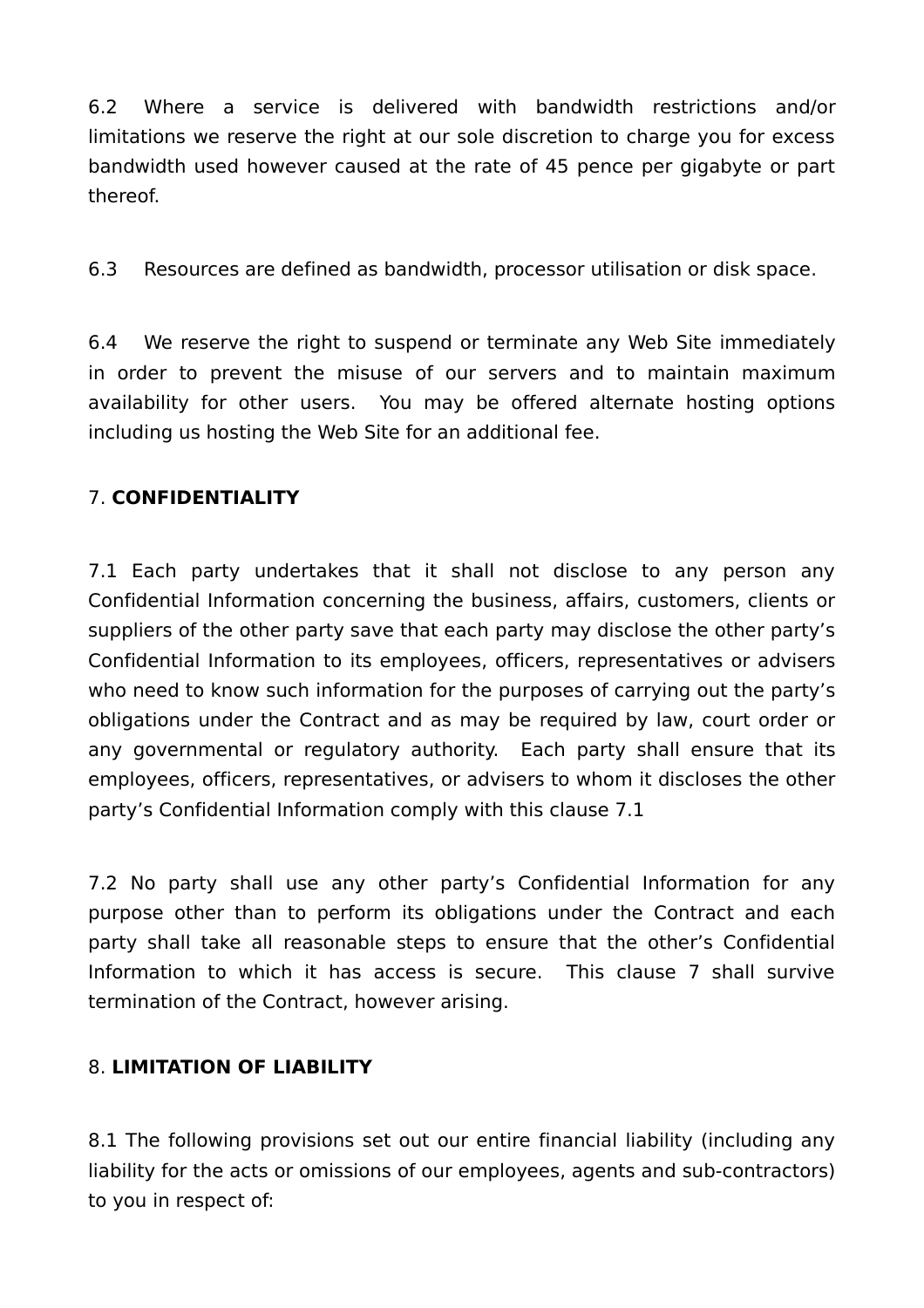(a) any breach of these conditions;

(b) any use made by you of any of the Services;

(c) the content of any information and functionality or any code, documents or other media placed by you onto server space provided by us;

(d) the failure of or any problem experienced by you in the operation of your Web Site;

(e) with regard to any application, receipt of, or failure to receive Domain Name registration, the registration, renewal, non-registration, non-renewal, suspension, transfer, failure to transfer, operation, delivery, mis-delivery or any and all combinations or for any errors or omissions or any other actions by the registry administrator arising out of or relating to any application, receipt of, or failure to receive a domain registration; and

(f) any representation, statement or tortious act or omission including negligence arising under or in connection with the Contract.

8.2 All warranties, conditions and other terms implied by statute or common law (save for the conditions implied by section 12 of the Sale of Goods Act 1979) are, to the fullest extent permitted by law, excluded from the Contract save that where you are a consumer rather than a business no provision of this clause 6 or these conditions shall affect your rights as a consumer. As the Services are normally supplied immediately unless agreed otherwise with us there is not normally an opportunity to cancel under regulation 13 of the Consumer Protection (Distance Selling) regulations 2000.

8.3 Nothing in these conditions excludes or limits our liability:

(a) for death or personal injury caused by our negligence; or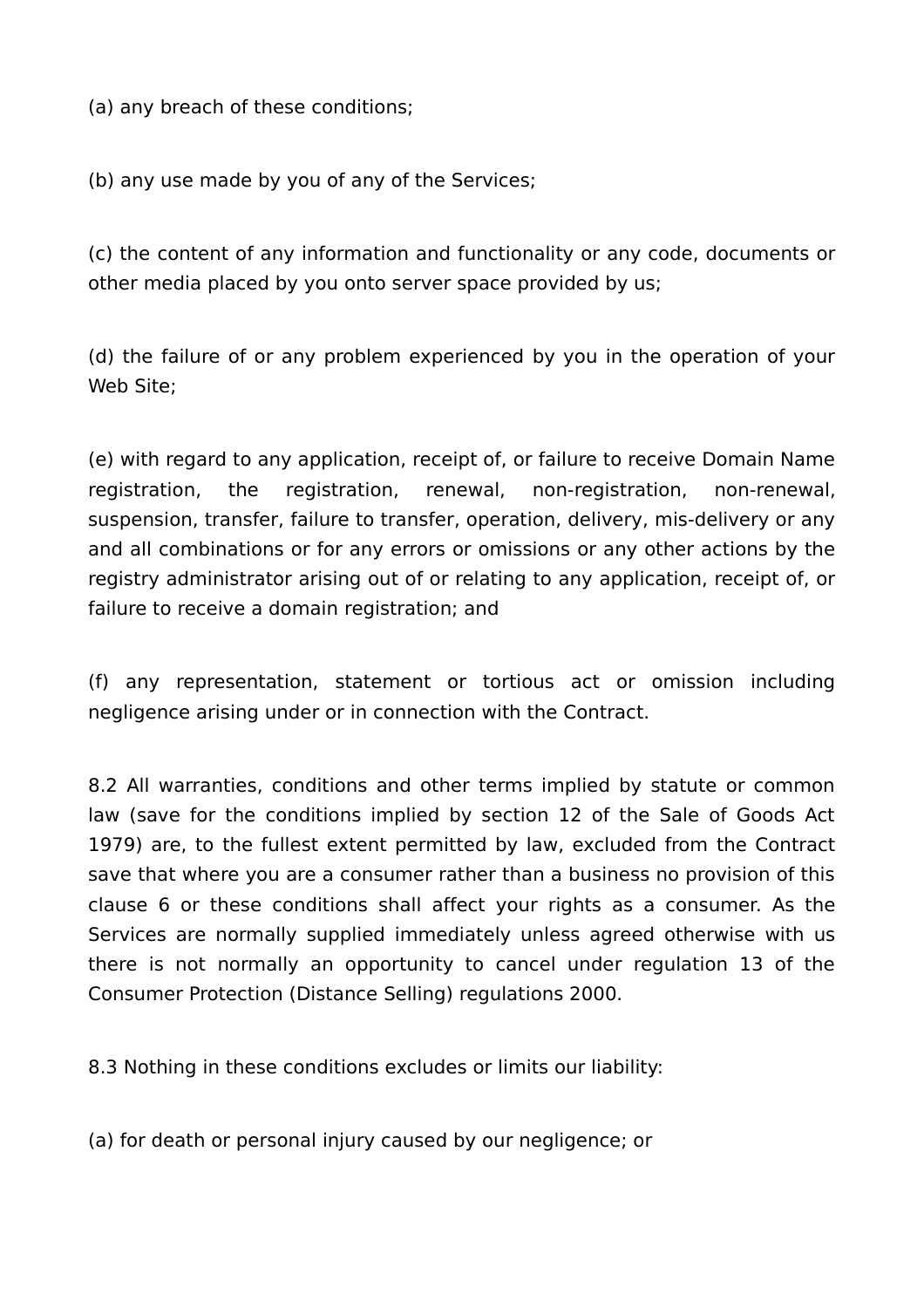(b) for any matter which it would be illegal for us to exclude or attempt to exclude its liability; or

(c) for fraud or fraudulent misrepresentation.

8.4 Subject to conditions in clauses 5.2 and 5.3:

(a) our total liability in contract, tort (including negligence or breach of statutory duty), misrepresentation, restitution or otherwise, arising in connection with the performance or contemplated performance of the Contract shall be limited to the total amount paid for the Services (or Domain Name registration) for the 12 months preceding any alleged breach of this Contract ; and

(b) we shall not be liable to you for any:

- (i) pure economic loss
- (ii) loss of profit
- (iii) loss of business
- (iv) loss of anticipated savings

(v) depletion of goodwill or otherwise

in each case whether direct, indirect or consequential, or any claims for consequential compensation whatsoever (howsoever caused) which arise out of or in connection with the Contract.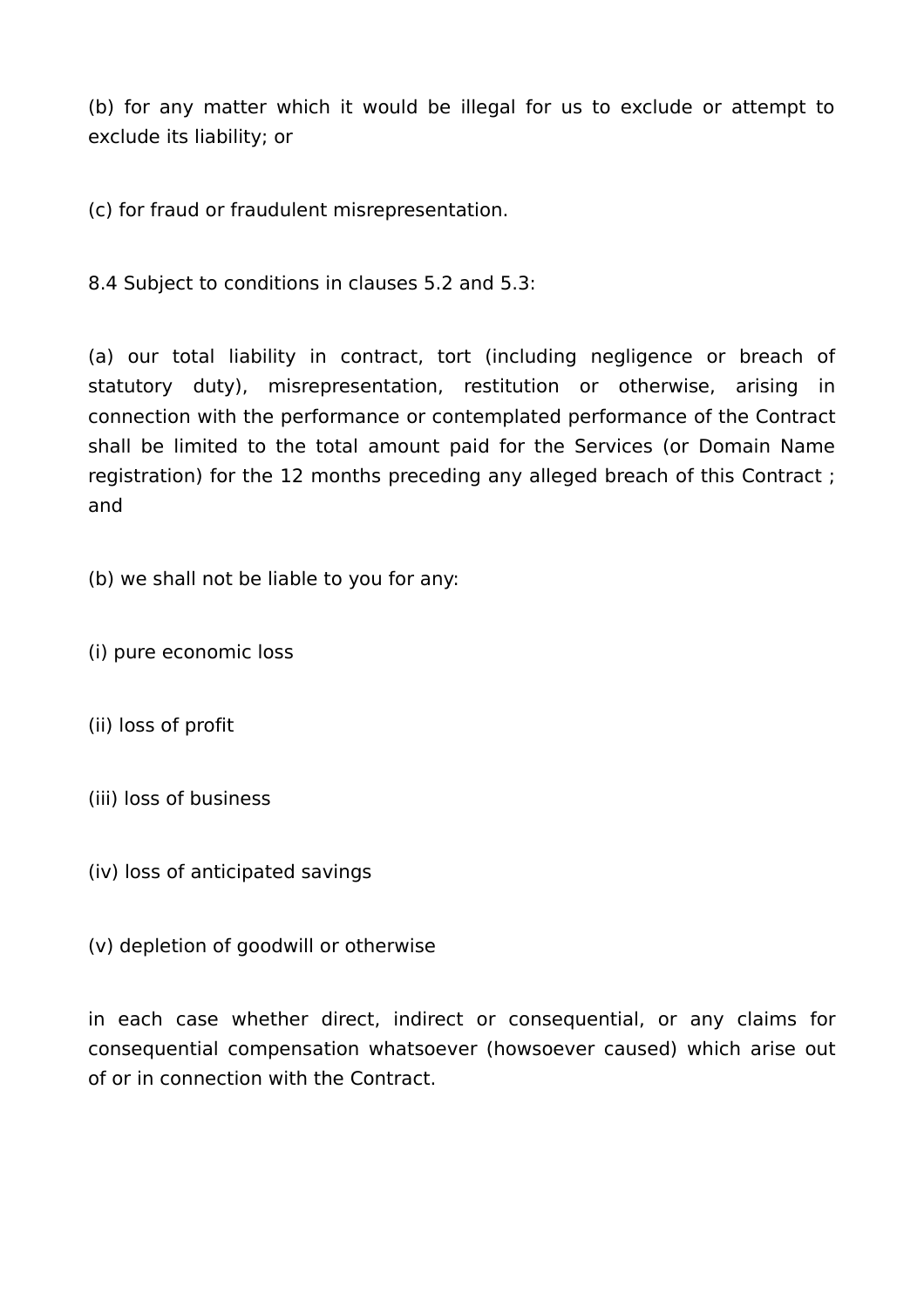8.5 Each provision of this condition 8 is to be construed as a separate limitation applying and surviving even if for any reason one or other of the said provisions is held inapplicable or unreasonable.

#### 9. **INDEMNITY**

9.1 Without prejudice to any other rights or remedies which we may have against you, you agree to indemnify and keep us indemnified against:

9.1.2 all costs, claims, demands, liabilities, expenses, damages or losses or expenses arising out of or in connection with any breach by you of this Contract; and

9.1.3 all costs, claims, demands, liabilities, expenses, damages or losses or expenses arising out of any action brought or threatened against us by a third party which is caused by or arises from any action or omission of ours carried out pursuant to your instructions.

#### 10. **CHARGES AND PAYMENT**

10.1 We will invoice you our Charges for our services every 30 days unless specifically agreed in writing between us at different intervals during the duration of the Contract. Charges are payable within 30 days of submission of the invoice. The time for payment shall be of the essence.

10.2 You shall make all payments due under the Contract in full without any deduction whether by way of set-off, counterclaim, discount, abatement or otherwise unless you have a valid court order requiring an amount equal to such deduction to be paid by us to you.

10.3 All payments payable to us under the Contract shall become due immediately on its termination despite any other provision.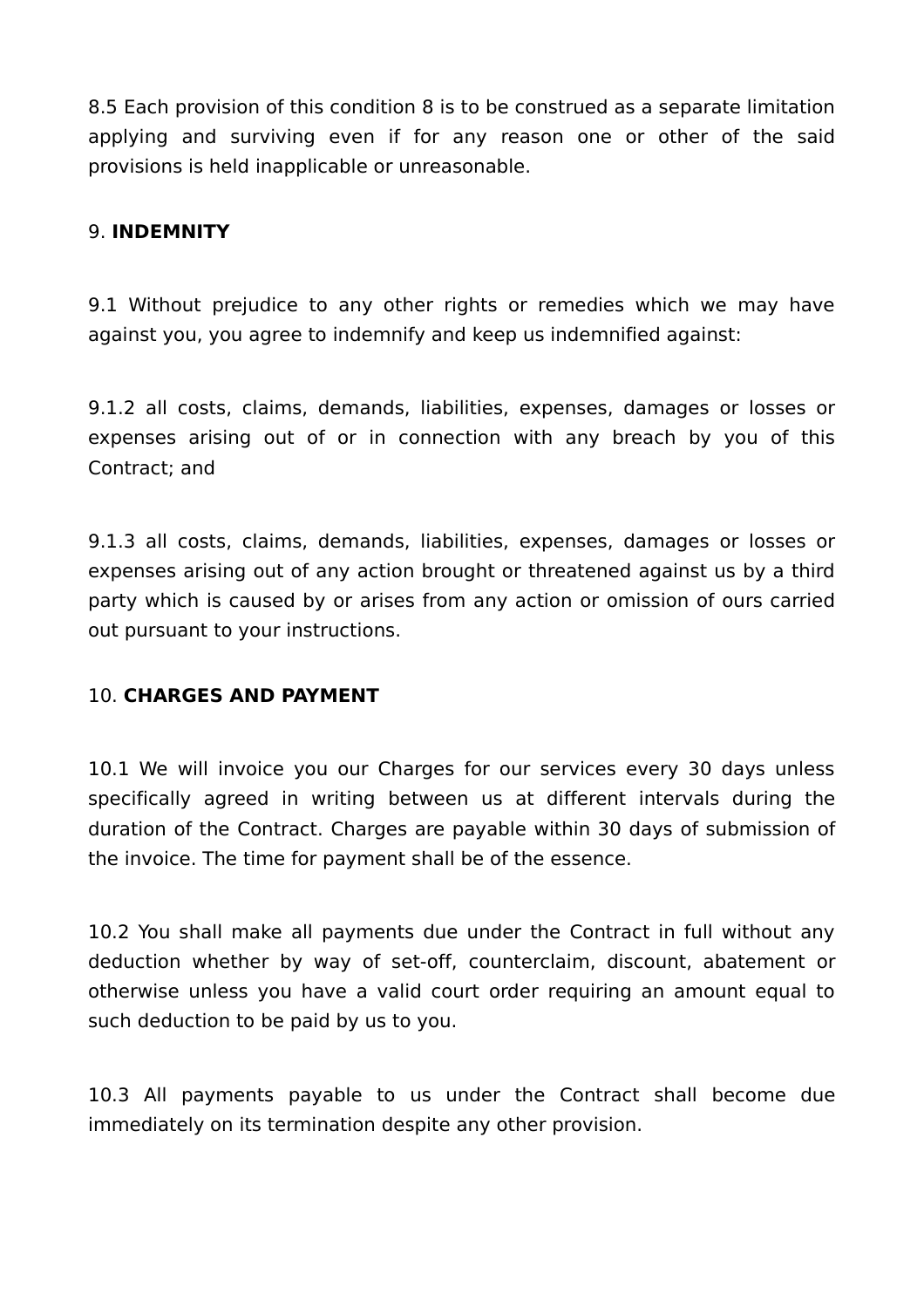10.4 Without prejudice to our other rights we reserve the right to charge daily interest on all outstanding amounts from the due date until payment is received in full at the rate equal to 4% per annum above the Bank of England base lending rate as current from time to time whether before or after judgement. Interest shall continue to accrue notwithstanding termination of this Contract for any cause whatsoever. We reserve the right to claim interest under the Late Payment of Commercial Debts (Interest) Act 1998.

10.5 Value added Tax where applicable will be added at the appropriate rate to the total of all charges shown on your invoice.

10.6 Where payment is by credit card or debit card you expressly authorise us to charge recurring billing by such method until we receive from you a cancellation notice (see condition 10.2) or the Services end.

10.7 If you dispute any payment made to us you shall contact us immediately to discuss repayment. In the event that you submit an unjustified chargeback (being a credit card or debit card chargeback or cancellation of a cheque or submission of a cheque that is returned for any reason) then the following shall be due and payable by you within 7 days for each instance of a chargeback:

- 10.7.1 the charges due and payable by you for the Services used in the period covered by the chargeback; and
- 10.7.2 such chargeback costs as are levied upon us by your bank or credit card company; and
- 10.7.3 a chargeback administration fee of £50; and
- 10.7.4 our reasonable costs and losses incurred in recovering the abovementioned fees including debt recovery costs, legal fees and debt collection costs.

10.8 In the event of an unjustified chargeback our right to terminate this Contract as set out in condition 11 shall apply save that the period in clause 11.2 shall be reduced 14 days and the period in condition 11.3 shall be reduced to 10 days.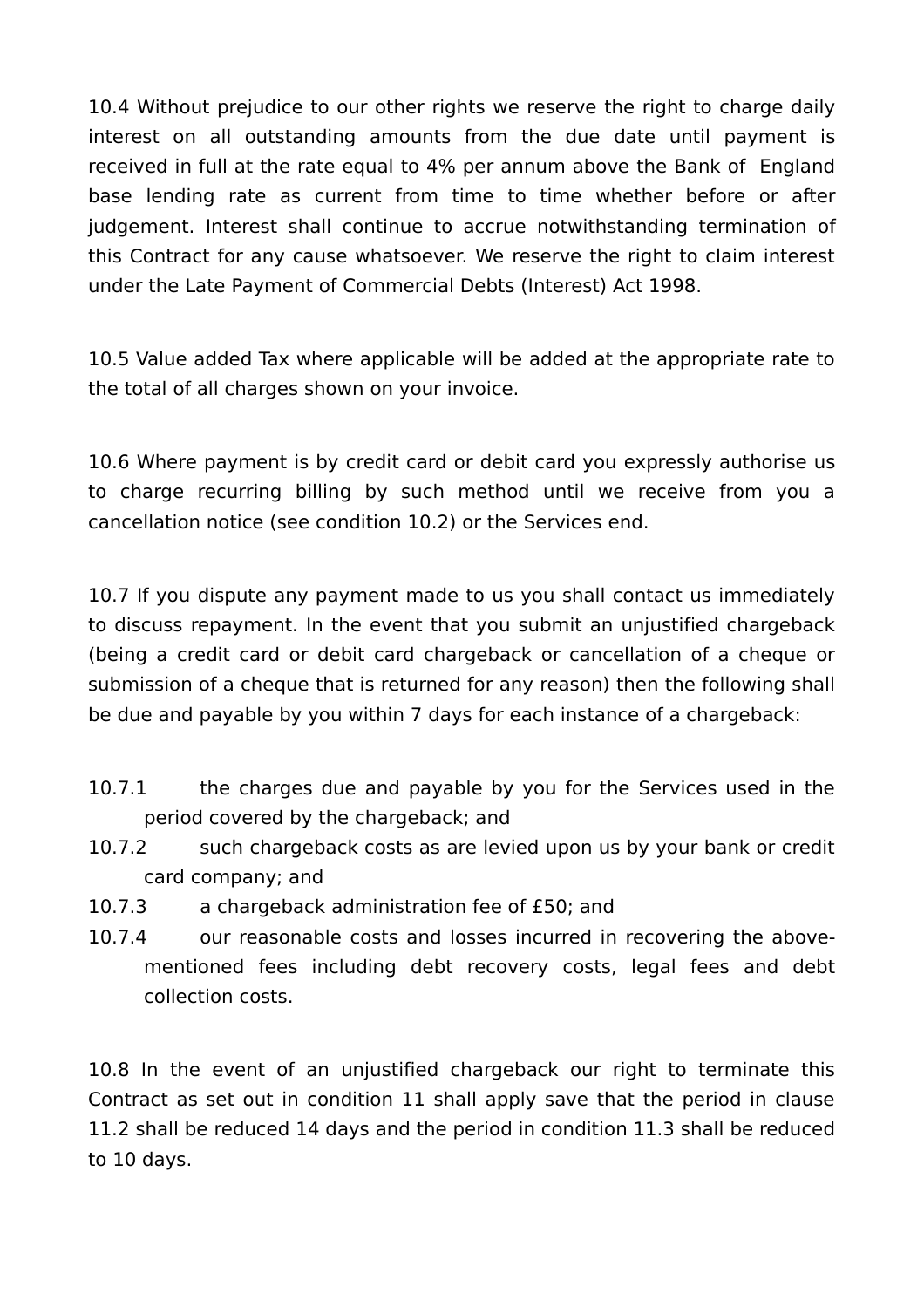#### **11. TERMINATION OF THIS CONTRACT BY US**

11.1 If you do not pay any charge when due or materially breach this Contract in any other way we can terminate this Contract immediately without the requirement of prior notification.

11.2 If any sum payable under this Contract is still outstanding one month after the service of written notice to you requiring you to pay all outstanding sums in full we may in our absolute discretion suspend the Services.

11.3 If you have still not paid within 14 days of the written notice referred to in condition 11.2 we may in our absolute discretion disconnect the Services, delete your data and terminate the Contract.

11.4 Should we reasonably deem you a threat to the integrity of the our network whether as a result of your actions or threats of such actions or by hostility of your actions or due to any other reason which in our considered opinion would be against our business interest, then we can terminate this Contract immediately without the requirement for prior notification.

11.5 If you go into liquidation or (in the case of an individual or firm become bankrupt) make a voluntary arrangement or have a receiver or administrator appointed we can terminate this Contract immediately without the requirement of prior notification.

11.6 Termination of this Contract by us will result in the retaining by us of all monies received from you who will not be entitled to a refund of monies paid.

11.7 Upon termination of this Contract you shall nevertheless remain liable for all charges due or which would have been payable under this Contract.

11.8 On termination of this Contract we will remove all materials held on our systems and remove all your system privileges.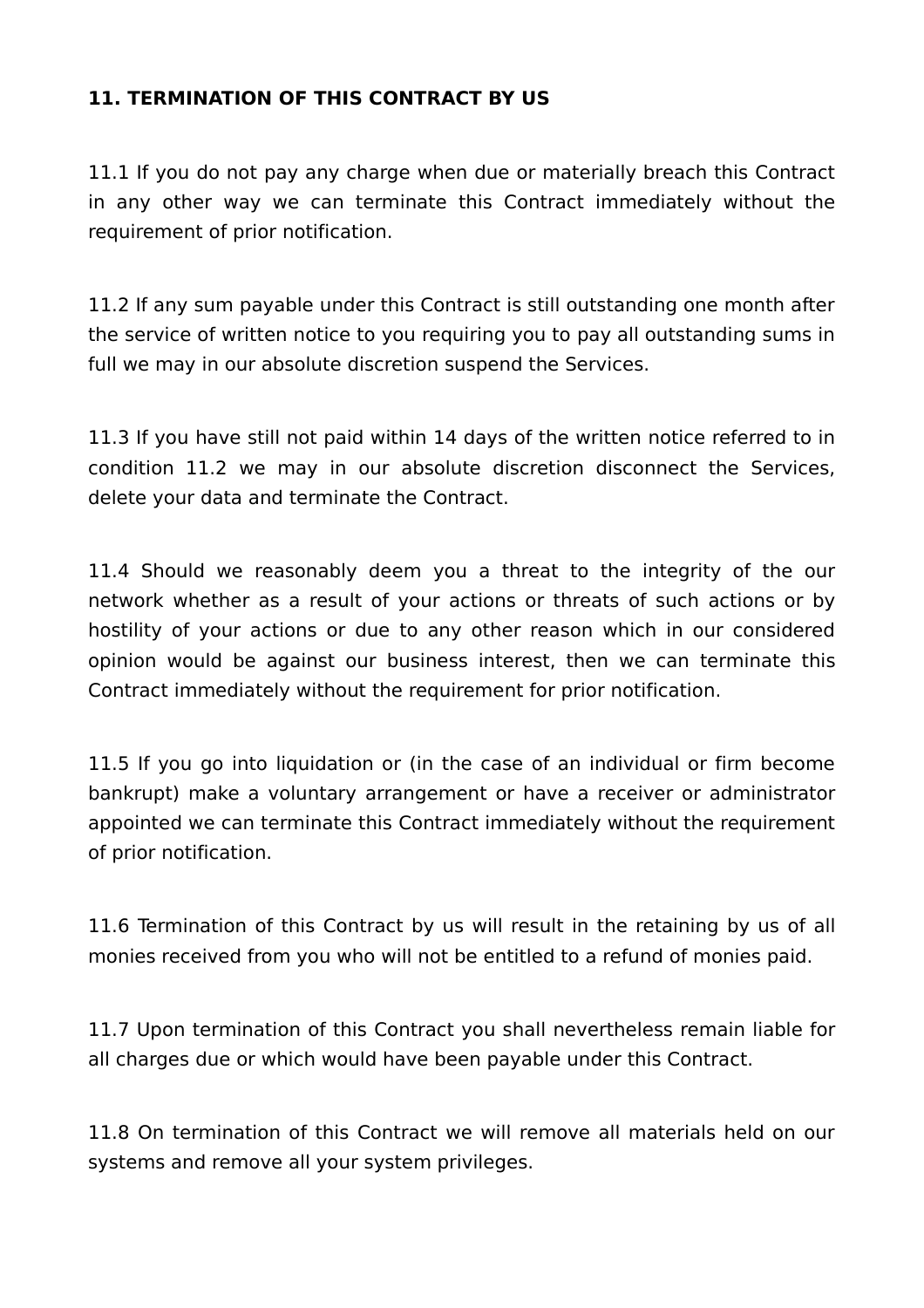11.9 Subject to our sole discretion after termination, if we agree that you may once again be reconnected to the service, any reconnection will be subject to an administration charge of £50 together with any outstanding charges payable prior to the reconnection.

11.10 We reserve the right to terminate our contract with you by providing you with 30 days' notice in writing and refunding any excess amounts paid.

## 12. **CANCELLATION OF THE CONTRACT BY YOU**

12.1 You may cancel any ordered product or service within 14 days from the order date without incurring any liability to pay us for services rendered, excluding any costs reasonably incurred by us in fulfilling your order, including but not limited to the purchase of domain names or software licenses on your behalf which the quoted amount will remain due.

12.2 Subject to clause 12.1, you can cancel this Contract by providing at least 1 month's written notice to expire on the anniversary of the Commencement date sent to support@anu.net. In the absence of such cancellation the Contract will automatically renew and continue until such time as a cancellation is provided. You will be liable for our charges as set out in our quote for the duration of this Contract.

12.3 Amounts paid in advance are non-refundable. If a service cancelled part way through a calendar month, we may issue a credit note for excess amounts paid, excluding any costs we have incurred in providing the service for the full calendar month. This may include costs such as license fees or domain name charges.

## 13. **FORCE MAJEURE**

13.1 We are not liable for any breach of this Contract if the breach was caused by an act of God, insurrection or civil disorder, war or military operations, terrorism, national or local emergency, protests, riot, civil commotion, acts of omissions of government, highway authority or other competent authority, our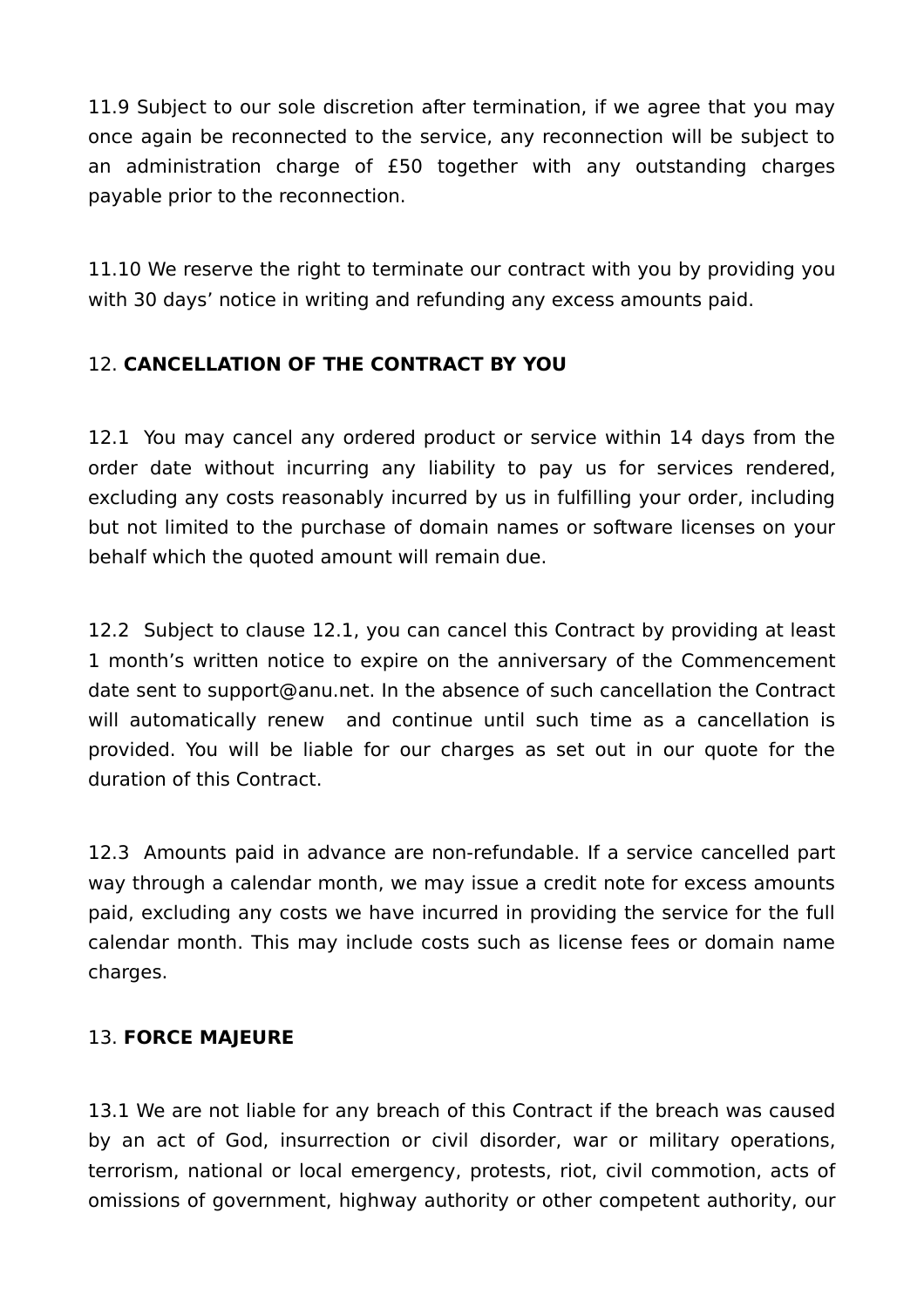compliance with any statutory obligation, industrial disputes of any kind (whether or not involving our employees), fire, lightning, explosion, flood, subsidence, weather of exceptional severity, acts of omission of persons whom we are not responsible (including in particular other telecommunication service providers), or any other cause whether similar or dissimilar outside our reasonable control provided that, if the event in question continues for a continuous period in excess of 90 days, you shall be entitled to give notice in writing to us to terminate the Contract.

### 14. **PROPER LAW AND JURISDICTION**

This Contract and any disputes or claims arising out of or in connected with its subject matter are governed by and construed in accordance with the laws of England and Wales .The parties irrevocably agree that the Courts of England and wales have exclusive jurisdiction to settle any disputes or claims that arises out of or in connection with the Contract.

#### 15. **LIMITATION ON ASSIGNMENT**

15.1 You must not assign the benefit of this Contract in whole or in part.

15.2 We reserve the right to assign the benefit of this Contract by giving prior written notice of any assignment to you.

15.3 Except with our prior written consent the Service shall not be used by or on behalf of any person other than you or a third party specified on the application form and no condition shall be enforceable by virtue of the Contracts (Rights of Third Parties) Act.

#### 16. **NOTICES**

Any notice required to be given under the Contract shall be in writing and shall be delivered by hand or sent by pre paid first class post or recorded delivery post to the other party at its registered office, or such other address as may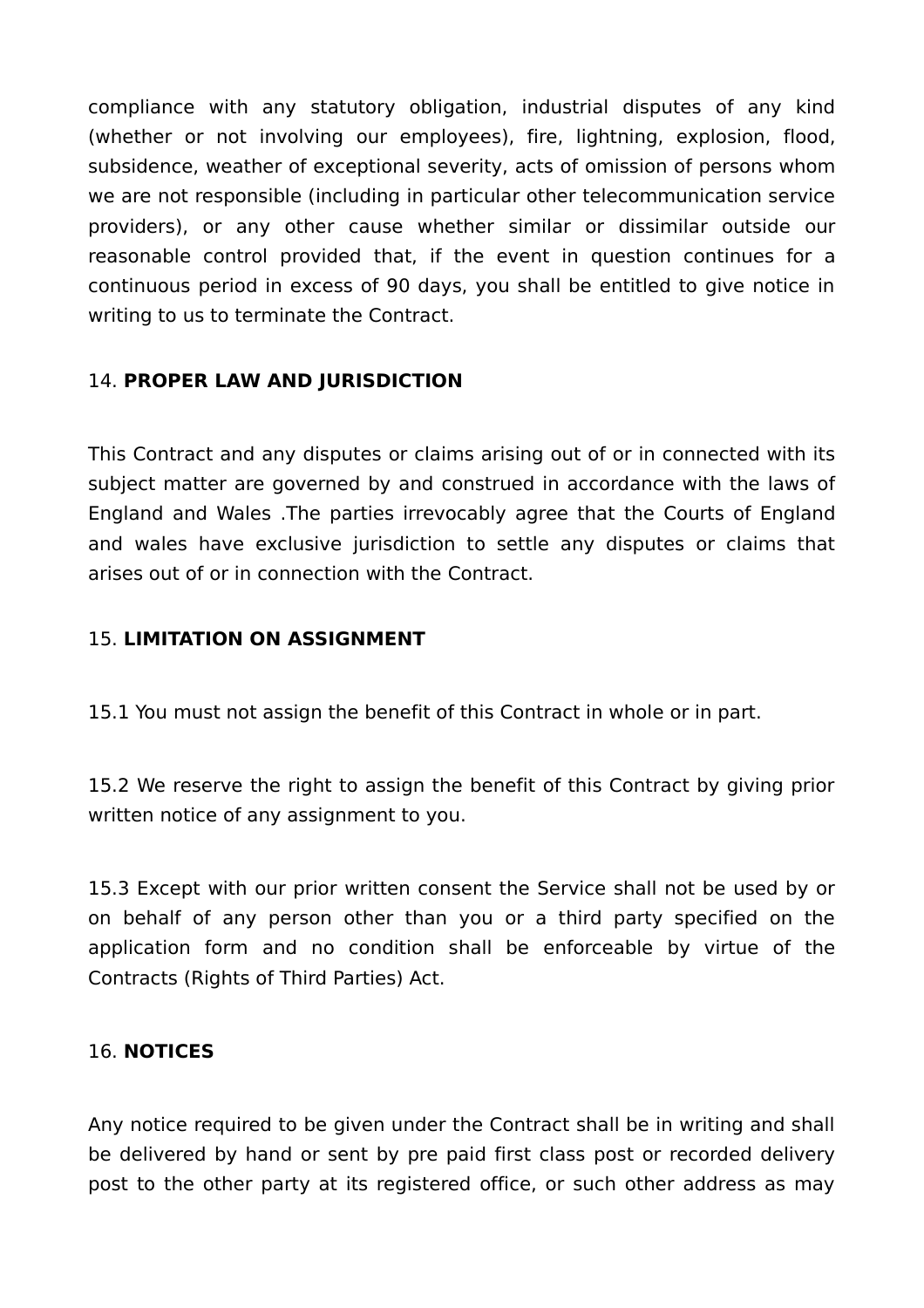have been notified by that party for such purposes. A notice delivered by hand shall be deemed to have been received when delivered (or if delivery is not within business hours, at 9am on the first Business Day following delivery). A correctly addressed notice sent by pre-paid first class post or recorded delivery post shall be deemed to have been received at the time at which it would have been delivered in the normal course of post.

### 17. **DOMAIN NAMES**

Domains registered on your behalf shall be subject to the Terms and Conditions of the applicable Domain Registry. Links to relevant registries are set out below:

## 17.1 **.UK top level domain names**

We charge £7.20 excluding VAT per domain name which covers a 1 year period, this is also the renewal fee. We do not charge for cancellations, changes of registration or transfers. We will email the contact of the account 30 days before your domain name is due to expire to ensure you have plenty of time if you would like to keep the domain name. Should you wish to keep the domain name, you simply need to reply to one of the emails confirming you are happy to renew. Receipt of payment for a renewal invoice will also be accepted as confirmation that you wish to renew the domain name. If you do not wish to renew please reply to the email. If you do not respond the domain name will not be renewed and will be suspended 30 days after the expiry date and cancelled after a further 60 day grace period.

.uk domain registrations are subject to Nominet's Terms & Conditions of Domain Name Registration which can be viewed at https://www.nominet.uk/resources/policy/policies-rules/

### 17.2 **.IE top level domain names**

The specific terms and conditions relating to .IE domain names can be accessed at https://www.weare.ie/registrant-terms-conditions-policy/

### 17.3 **Other top level domains**